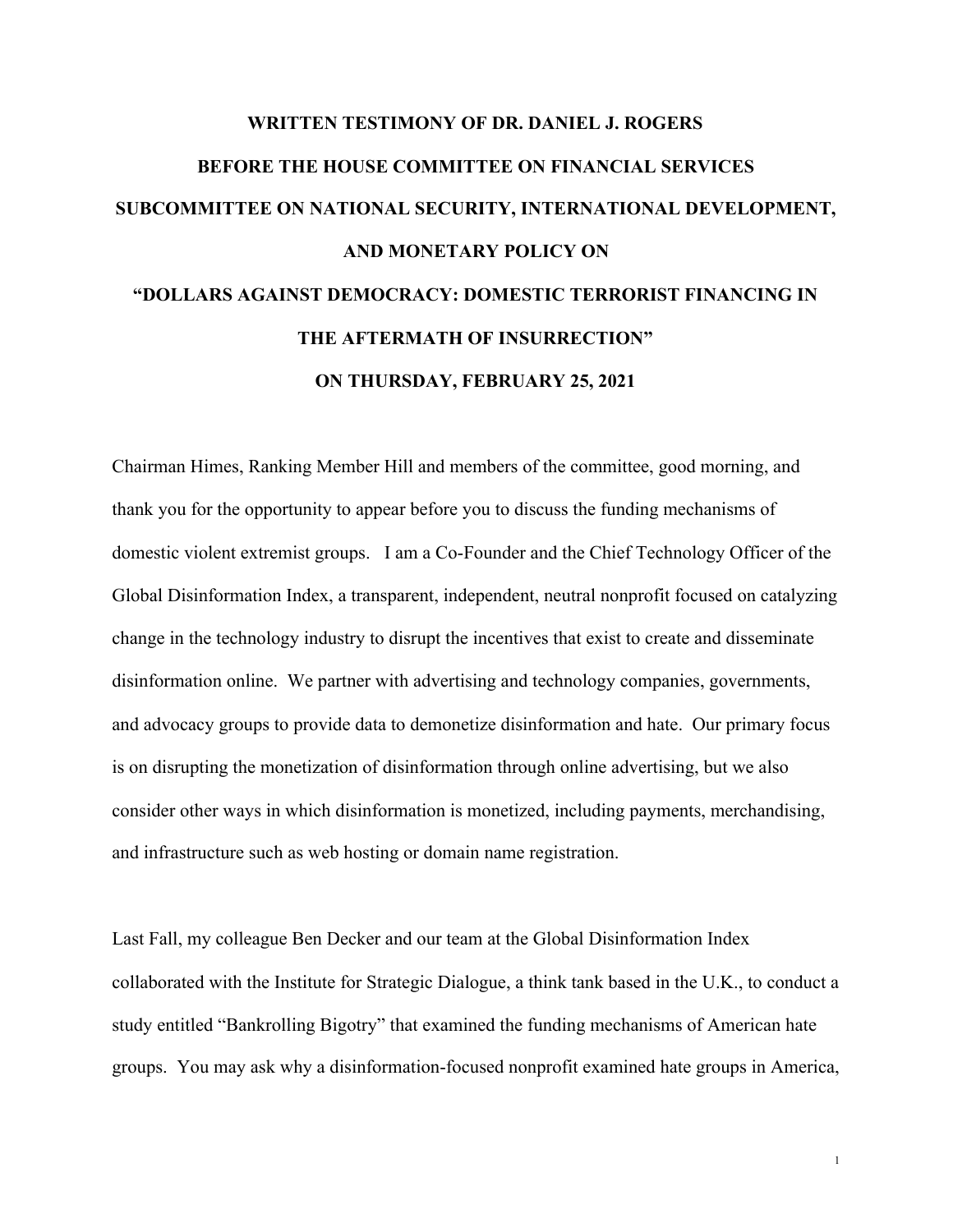and what is the relevance to the events of January 6, 2021. We view disinformation through the lens of what we call adversarial narrative conflict. Whenever someone peddles an adversarial narrative that intentionally pits people against each other, or against trusted institutions, is intentionally misleading, and carries with it a risk of harm, that is the core of disinformation in our view. And no narrative is more adversarial than hate and bigotry. Furthermore, many of the groups implicated in the events of January  $6<sup>th</sup>$  are the same groups we examined last year in our study. This is why I sit before you today: to discuss what we learned about how technology and payments companies inadvertently facilitate the fundraising that enables groups like those that participated in the insurrection on January  $6<sup>th</sup>$  to operate.

Hate is on the rise. In 2018, the FBI announced that hate crimes had reached their highest volume in nearly two decades. In 2019, the Southern Poverty Law Center, representatives from whom sit alongside me today, calculated that the number of avowed white supremacist groups had doubled between 2017 and 2019. The COVID-19 pandemic, coupled with the death of George Floyd and the most divisive election cycle in recent history, has inspired many of these groups to mobilize both online and offline to threaten safety and security writ large.

It is no longer a surprise that these groups leverage the internet as a primary means of disseminating their toxic ideologies, soliciting funds, and selling merchandise. One only needs to search Amazon or Etsy for the term "Qanon" to uncover shirts, hats, mugs, books, and other paraphernalia that both monetize and further popularize the domestic violent extremist threat. Images from that fateful day last month are rife with sweatshirts that say "Camp Auschwitz" or "6 Million Was Not Enough" that until very recently were for sale on websites like TeeSpring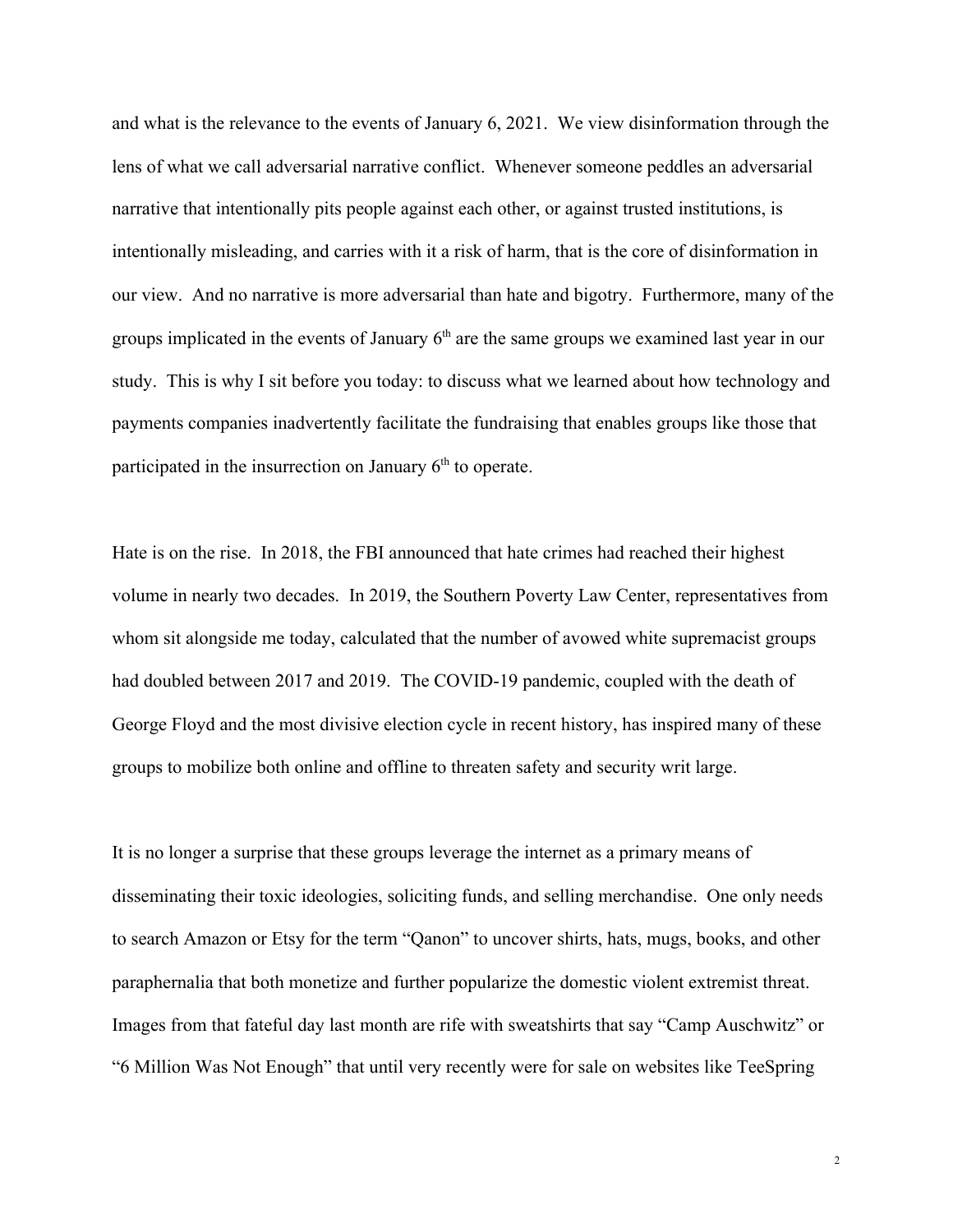and CafePress. As we speak, at least 24 individuals indicted by the U.S. Department of Justice for their role in the January  $6<sup>th</sup>$  insurrection, including eight members of the Proud Boys, have used the crowdfunding site GiveSendGo to raise nearly a quarter million dollars in donations.<sup>1</sup> And it's not just about the money. Yes, the merchandise sold through these platforms supplies funds to those who would peddle or exploit this ideology, but this merchandise also acts like a team jersey for the hate groups, bolstering the narrative itself and helping the groups recruit new members and foment further hatred toward their targets.

We set out to study the online funding mechanisms for these groups in a data-driven, systematic way. For the purposes of our study, we adopted the definition of hate group from the Southern Poverty Law Center (SPLC). The SPLC-defined hate groups include anti-immigrant, anti-LGTBQ, anti-Muslim, white nationalist, white supremacist, and militia groups, all of whom had some sort of online presence. All in all, we analyzed the digital footprints of 73 US-based groups across 60 websites and 225 social media assets and their use of 54 different online fundraising mechanisms, including 47 different payment platforms and 5 different cryptocurrencies, ultimately finding 191 instances of hate groups using online fundraising services to support their activities. The funding mechanisms used by these groups included both primary platforms that facilitate financial interactions between organizations and individuals directly on the platforms – Amazon, for example – and intermediary platforms such as Stripe or Shopify that build donation buttons or merchandise stores directly into a group's own website. We also included crowdfunding sites like GoFundMe, payments facilitators like PayPal, monetized content streaming services like YouTube Super Chats, and cryptocurrencies such as

<sup>&</sup>lt;sup>1</sup> Brittain, Amy and Willman, David. ""A place to fund hope': How Proud Boys and other fringe groups found refuge on a Christian fundraising website," Washington Post. 18 January 2021.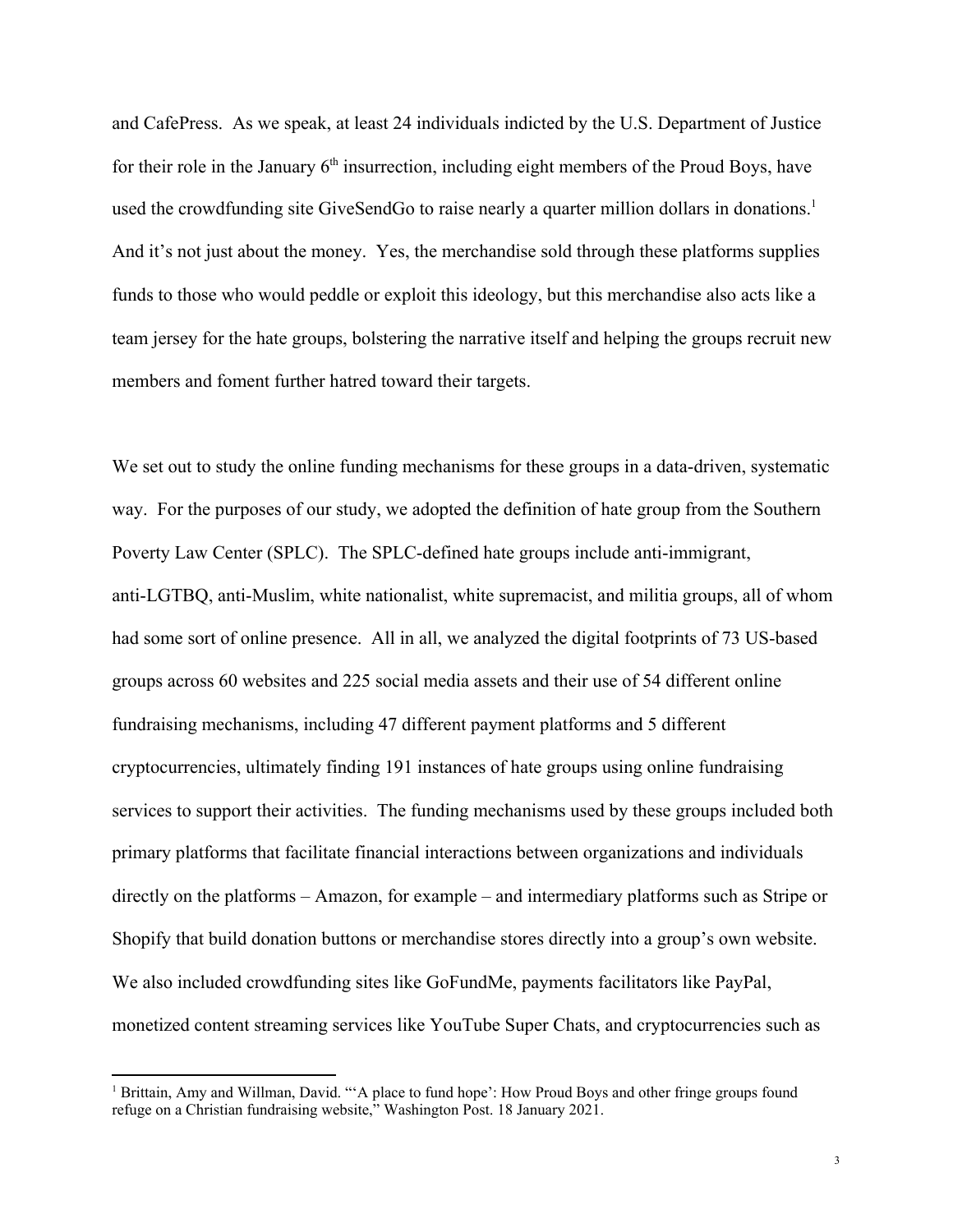bitcoin in our analysis. All of these payment mechanisms were linked with either websites affiliated with each group or with associated social media accounts on Facebook, Telegram, YouTube, Instagram, LinkedIn, Pinterest, Gab, BitChute and Minds. The sheer number of technology providers I just mentioned is the first clue to the scale and scope of the problem – this is not the problem of any one individual company or platform, but rather a systemic problem of hate and bigotry exploiting an entire industry, and even government policy, to raise funds, peddle extremist ideologies, and ultimately, as Jan 6th demonstrated, commit acts of violence, even insurrection.

A number of interesting conclusions stood out to us in performing this work. For starters, over half  $-62\%$ , to be exact  $-$  of the platforms we identified already have explicit policies against hate and extremism on their platforms. The tools to intervene already exist, and this data point suggests either a lack of resources or a lack of will to adequately enforce existing terms of service against these groups. That is not to say there is zero enforcement. We found that the most extreme groups associated with the highest risk of violence – white nationalist and white supremacist groups – were the most likely to eschew more mainstream platforms in favor of pseudonymous cryptocurrencies, while militia groups tend to prioritize funds through the sale of merchandise rather than via direct donations. This suggests that the platforms have moderated at least the most violent groups toward more cumbersome, less centralized methods of exchanging funds. But given the sheer number of groups still making use of more mainstream monetization platforms, the industry has a long way to go.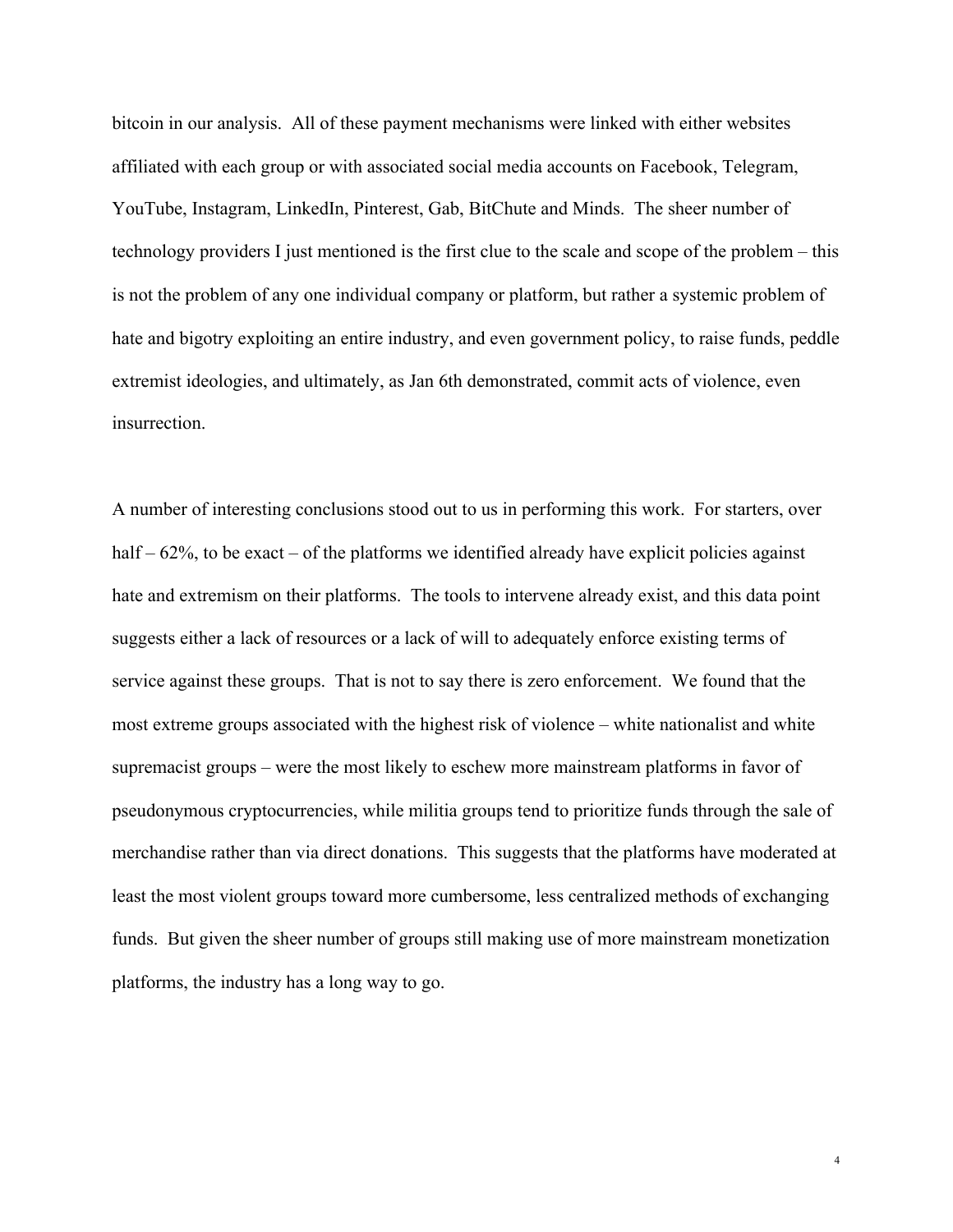But there are other hurdles to platform moderation whose origins are much closer to home in Washington, DC. A large fraction of the groups we studied – 44% to be specific – have been recognized as tax-exempt under sections  $501(c)(3)$  or  $501(c)(4)$  of the Internal Revenue Code.. A full 100% of anti-Muslim groups as identified by the SPLC have approved tax exempt status in the US, along with 75% of anti-Immigrant groups and 70% of anti-LGTBQ groups. Over one third of militia groups we identified in this study, including the Oath Keepers, multiple members of which were recently indicted by the Justice Department on conspiracy charges related to the January  $6<sup>th</sup>$  insurrection,<sup>2</sup> have charity status. And this status gives these groups automatic access to a whole spectrum of charity fundraising tools, from Facebook Donations to Amazon Smile, to the point where the overall most common fundraising platform we identified across all of the data was actually Charity Navigator's "Giving Basket" function. These platforms are reticent, to say the least, to make unilateral decisions about which IRS-approved charities to host and which ones to moderate.

This problem is not new. Marcus Owens, who ran the Exempt Organizations Division at IRS from 1990 until 2000, testified to the House Committee on Ways and Means in 2019 about the problem of the tax code subsidizing hate. He pointed to a specific example involving avowed white supremacist Richard Spencer, who founded his National Policy Institute "think tank" using an EIN of a dormant organization, The Institute for Free Enterprise Development, which hadn't filed a Form 990 with the IRS since 1997. When Spencer resurrected the EIN and subsequently filed a Form 990 in 2005, it was for an organization with a new name and new officers and

<sup>2</sup> Savage, Charlie, Goldman, Adam, and MacFarquhar, Neil, "'This Kettle Is Set to Boil': New Evidence Points to Riot Conspiracy." The New York Times. 19 January 2021.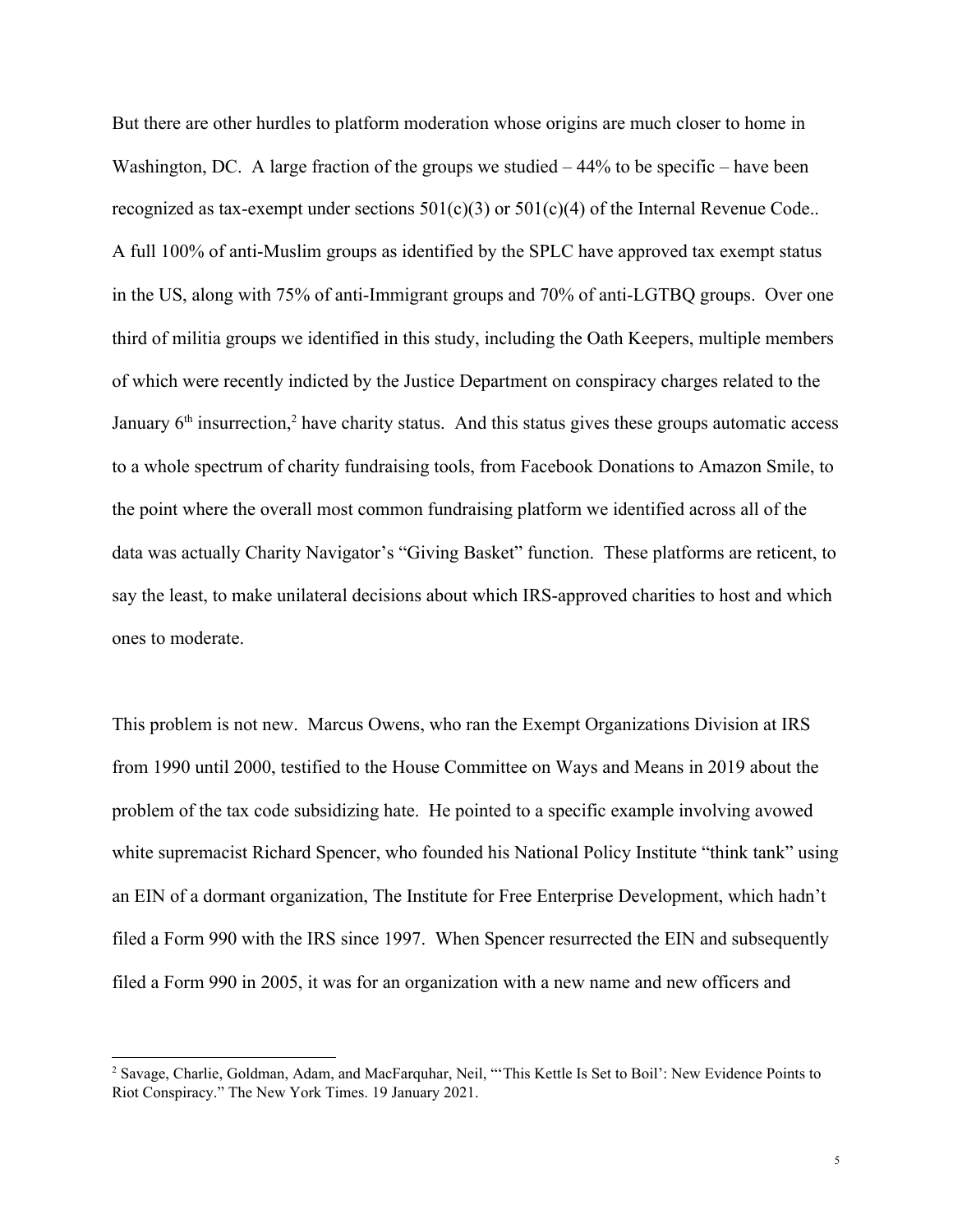directors.<sup>3</sup> This sounds like fraud, but in fact it comports with existing law and allows legitimate organizations to adapt to changing circumstances, but also allows groups like Spencer's to evade even the most basic scrutiny of their activities by the IRS. It is a problem that goes back decades and stems from a combination of the lack of resources at the IRS to properly enforce compliance by exempt organizations as well as a long standing effort by some to exploit the charity rules for political, and now extremist, purposes.

The events of January  $6<sup>th</sup>$  have brought this issue into stark relief. In the days leading up to the insurrection, the Oath Keepers' founder, Stewart Rhodes, appeared on a podcast hosted by notorious anti-vaccine conspiracy theorist Mike Adams and solicited charitable donations to the Oath Keepers Educational Foundation.<sup>4</sup> One can speculate that funds that listeners contributed, which they were notably able to deduct from their federal taxes, went to transporting and lodging members of the group slated to participate in the ensuing riots.

Fortunately, according to the experts we've consulted, this is one area that Congress and IRS can address unencumbered: In fact, IRS could quickly and unilaterally remove the Oath Keepers section  $501(c)(3)$  status using the jeopardy assessment process to bypass the normal internal IRS administrative appeal process thus preventing further charitable fundraising<sup>5</sup>, given that nine members of their leadership have now been indicted.

<sup>&</sup>lt;sup>3</sup> How the Tax Code Subsidizes Hate: Hearing Before the House Committee on Ways and Means, Subcommittee on Oversight. 116<sup>th</sup> Congress. 8 (2019) (testimony of Marcus S. Owens)

<sup>4</sup> <https://www.brighteon.com/fa01234a-d2ca-4b22-ab39-10d1d466bcab> at minute 42 of the video.

<sup>5</sup> Section 6861 of the Internal Revenue Code and Section 4.4.17 of the Internal Revenue Manual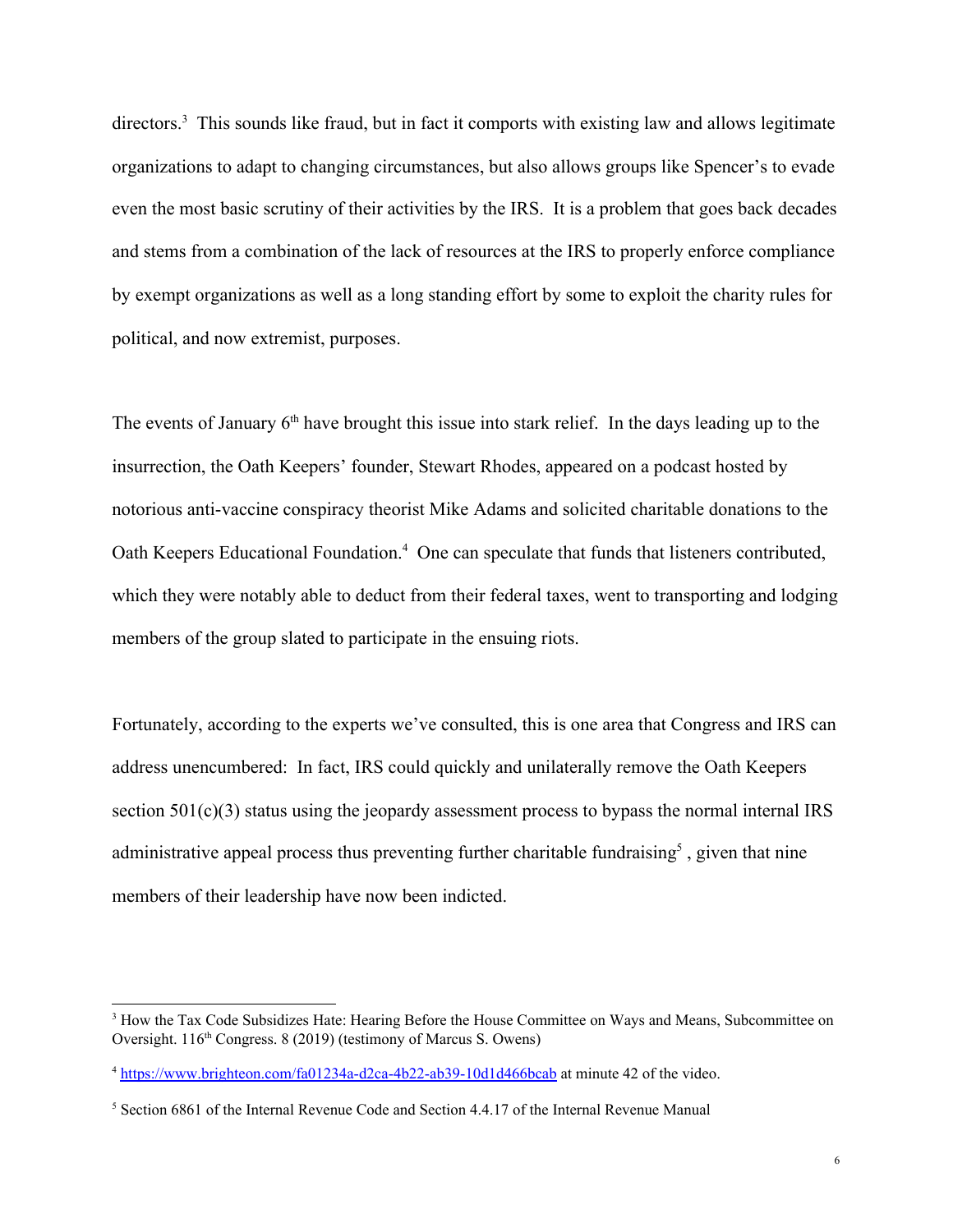But to date the IRS has not done so, according to our experts, largely because they lack the resources and training to properly enforce the regulations governing exempt organizations. The enforcement gap is the result of larger misaligned priorities within the design of the IRS as a whole. The IRS is, at its core, a revenue collecting agency, yet the Exempt Organizations Division, which is in charge of regulating the very organizations we're discussing today, by design generates no significant revenue. Thus, it is last in line for resources, making it an easy target for exploitation. One fix would be to remove that function from the IRS and create a new, separate, and well-resourced governmental organization outside of the IRS with the mission of regulating tax-exempt organizations, much like the independent Charity Commission does in the United Kingdom.

In the meantime, private industry must step up and do more. They have taken some action, but they can go further. Since the publication of our report in October 2020, we've documented at least seventeen private-sector actions taken by platforms against the groups we enumerated. For example, after our publication, four of the six payment mechanisms routing funds to the Oath Keepers were blocked. Subsequently, Amazon has even removed the Oath Keepers from Amazon Smile. But seventeen actions out of the nearly 200 instances we observed speak to the breadth of the problem and the rampant way it has been allowed to persist. As I mentioned, over half of these platforms already have policies in place that would prohibit such activity but fail to enforce them. And those policies are not harmonized with each other – what is prohibited on one platform could be perfectly allowable on another. In fact, while most platforms have removed the Oath Keepers, payment facilitator RallyPay still to this day services the group's fundraising needs and has shown no sign of responding to public pressure to stop.<sup>6</sup>

<sup>6</sup> https://twitter.com/socialistdogmom/status/1362096551120748549